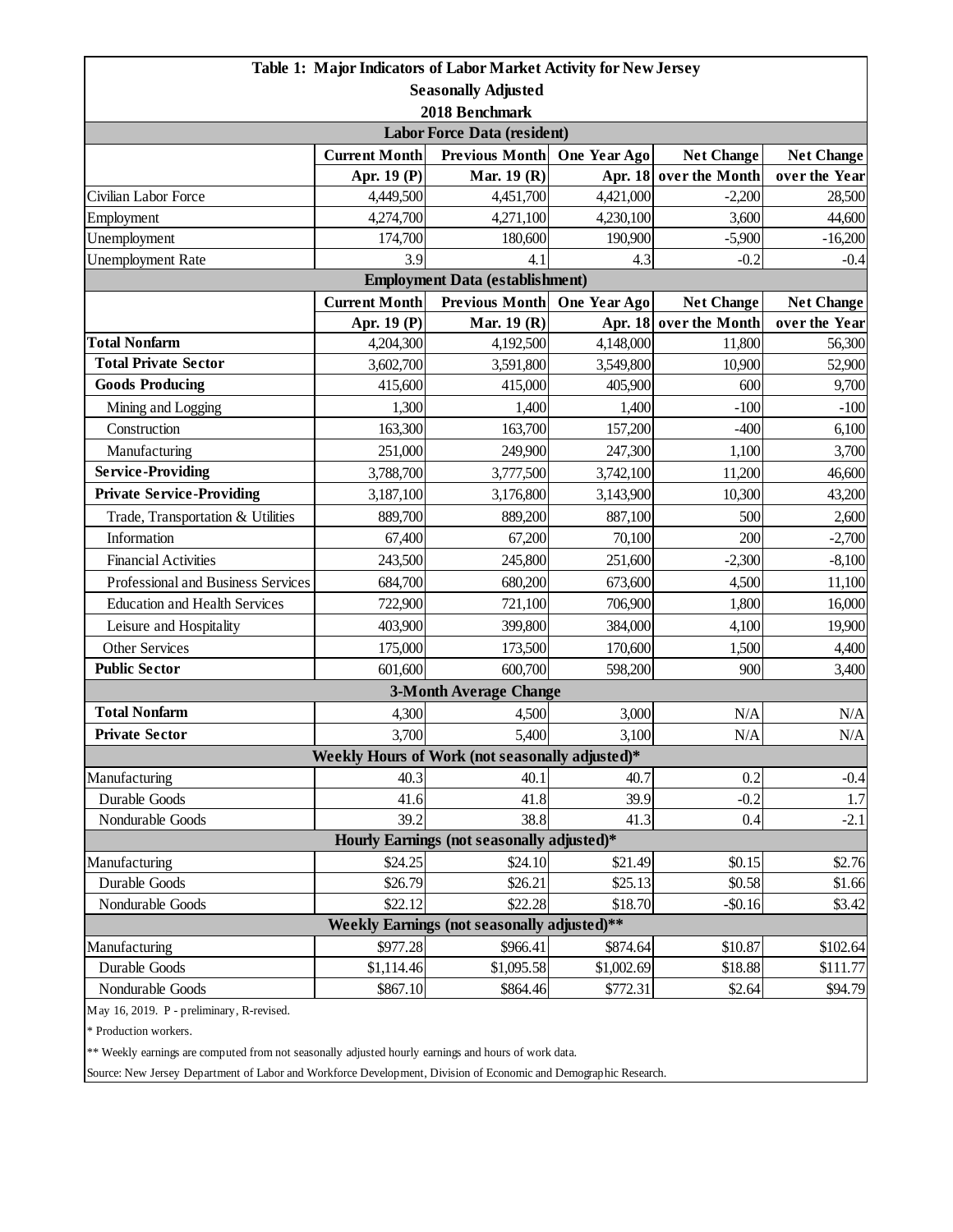| Table 2: New Jersey Civilian Labor Force Trends                       |                        |                                |                                                                                     |              |                            |              |  |
|-----------------------------------------------------------------------|------------------------|--------------------------------|-------------------------------------------------------------------------------------|--------------|----------------------------|--------------|--|
| 2018 Benchmark                                                        |                        |                                |                                                                                     |              |                            |              |  |
|                                                                       |                        | <b>Not Seasonally Adjusted</b> |                                                                                     |              | <b>Seasonally Adjusted</b> |              |  |
|                                                                       | Apr. 19 $(P)$          | Mar. 19 (R)                    | Apr. 18                                                                             | Apr. 19 (P)  | Mar. 19 (R)                | Apr. 18      |  |
| Civilian Labor Force                                                  | 4,401,400              | 4,450,700                      | 4,398,300                                                                           | 4,449,500    | 4,451,700                  | 4,421,000    |  |
| Resident Employment                                                   | 4,271,900              | 4,268,500                      | 4,223,400                                                                           | 4,274,700    | 4,271,100                  | 4,230,100    |  |
| Unemployment                                                          | 129,500                | 182,200                        | 174,900                                                                             | 174,700      | 180,600                    | 190,900      |  |
| Unemployment Rate (%)                                                 | 2.9                    | 4.1                            | 4.0                                                                                 | 3.9          | 4.1                        | 4.3          |  |
| Labor Force Participation Rate (%)<br>Employment/Population Ratio (%) | 62.0<br>60.2           | 62.7                           | 62.2<br>59.7                                                                        | 62.7<br>60.2 | 62.7<br>60.2               | 62.5         |  |
|                                                                       |                        | 60.1                           | New Jersey Civilian Labor Force Annual Averages 1998 - 2018                         |              |                            | 59.8         |  |
| Year                                                                  | <b>Labor Force</b>     |                                | <b>Employment</b>                                                                   |              | Unemployment               | Rate $(\%$ ) |  |
| 1998                                                                  |                        |                                | 4,055,100                                                                           |              | 192,300                    | 4.5          |  |
| 1999                                                                  | 4,247,400<br>4,288,700 |                                | 4,096,300                                                                           |              | 192,400                    | 4.5          |  |
| 2000                                                                  | 4,282,100              |                                |                                                                                     |              |                            | 3.7          |  |
| 2001                                                                  |                        |                                | 4,123,700                                                                           |              | 158,400<br>182,600         | 4.3          |  |
| 2002                                                                  | 4,288,800              |                                | 4,106,200                                                                           |              | 251,100                    | 5.8          |  |
| 2003                                                                  | 4,346,200<br>4,347,200 |                                | 4,095,200<br>4,093,700                                                              |              | 253,500                    | 5.8          |  |
| 2004                                                                  | 4,349,200              |                                | 4,138,800                                                                           |              | 210,300                    | 4.8          |  |
| 2005                                                                  | 4,391,600              |                                |                                                                                     |              | 196,700                    | 4.5          |  |
| 2006                                                                  |                        |                                | 4,194,900                                                                           |              |                            | 4.7          |  |
|                                                                       | 4,445,900              |                                | 4,236,500                                                                           |              | 209,400                    |              |  |
| 2007                                                                  | 4,441,800              |                                | 4,251,800                                                                           |              | 190,000                    | 4.3          |  |
| 2008                                                                  | 4,504,400              |                                | 4,264,000                                                                           |              | 240,500                    | 5.3          |  |
| 2009                                                                  | 4,550,600              |                                | 4,138,600                                                                           |              | 412,100                    | 9.1          |  |
| 2010                                                                  | 4,555,300              |                                | 4,121,500                                                                           |              | 433,900                    | 9.5          |  |
| 2011                                                                  | 4,565,300              |                                | 4,138,500                                                                           |              | 426,800                    | 9.3          |  |
| 2012                                                                  | 4,588,000              |                                | 4,160,000                                                                           |              | 428,000                    | 9.3          |  |
| 2013                                                                  | 4,548,600              |                                | 4,173,800                                                                           |              | 374,700                    | 8.2          |  |
| 2014                                                                  | 4,487,000              |                                | 4,183,500                                                                           |              | 303,500                    | 6.8          |  |
| 2015                                                                  | 4,489,000              |                                | 4,229,200                                                                           |              | 259,800                    | 5.8          |  |
| 2016                                                                  | 4,474,700              |                                | 4,252,100                                                                           |              | 222,600<br>206,000         | 5.0          |  |
| 2017                                                                  |                        | 4,453,500                      |                                                                                     | 4,247,500    |                            | 4.6          |  |
| 2018                                                                  | 4,422,900              |                                | 4,239,600<br>Seasonally Adjusted Civilian Labor Force Data for New Jersey 2018-2019 |              | 183,400                    | 4.1          |  |
|                                                                       |                        |                                |                                                                                     |              |                            |              |  |
| <b>Date</b><br>Jan 2018                                               | <b>Labor Force</b>     |                                | <b>Employment</b>                                                                   |              | Unemployment               | Rate %       |  |
| Feb                                                                   | 4,429,800<br>4,425,500 |                                | 4,226,400                                                                           |              | 203,400<br>199,300         | 4.6<br>4.5   |  |
| Mar                                                                   |                        |                                | 4,226,100<br>4,227,800                                                              |              | 195,200                    | 4.4          |  |
| Apr                                                                   | 4,422,900<br>4,421,000 |                                | 4,230,100                                                                           |              | 190,900                    | 4.3          |  |
| May                                                                   | 4,418,900              |                                | 4,232,200                                                                           |              | 186,700                    | 4.2          |  |
| Jun                                                                   | 4,417,100              |                                | 4,234,700                                                                           |              | 182,300                    | 4.1          |  |
| $_{\rm{Jul}}$                                                         | 4,416,700              |                                | 4,238,600                                                                           |              | 178,100                    | $4.0\,$      |  |
| Aug                                                                   | 4,417,500              |                                | 4,242,800                                                                           |              | 174,800                    | 4.0          |  |
| Sep                                                                   | 4,419,900              |                                | 4,247,500                                                                           |              | 172,400                    | 3.9          |  |
| Oct                                                                   | 4,422,800              |                                | 4,251,400                                                                           |              | 171,400                    | 3.9          |  |
| <b>Nov</b>                                                            | 4,424,300              |                                | 4,252,200                                                                           |              | 172,100                    | 3.9          |  |
| Dec                                                                   | 4,424,800              |                                | 4,252,000                                                                           |              | 172,800                    | 3.9          |  |
| Jan 2019                                                              |                        |                                | 4,259,300                                                                           |              | 175,600                    | 4.0          |  |
| Feb                                                                   | 4,434,900<br>4,444,300 |                                | 4,265,000                                                                           |              | 179,300                    | 4.0          |  |
| Mar(R)                                                                | 4,451,700              |                                | 4,271,100                                                                           |              | 180,600                    | 4.1          |  |
| Apr(P)                                                                | 4,449,500              |                                | 4,274,700                                                                           |              | 174,700                    | 3.9          |  |
| May                                                                   |                        |                                |                                                                                     |              |                            |              |  |
| Jun                                                                   |                        |                                |                                                                                     |              |                            |              |  |
| $_{\rm{Jul}}$                                                         |                        |                                |                                                                                     |              |                            |              |  |
|                                                                       |                        |                                |                                                                                     |              |                            |              |  |
| Aug                                                                   |                        |                                |                                                                                     |              |                            |              |  |
| Sep                                                                   |                        |                                |                                                                                     |              |                            |              |  |
| Oct                                                                   |                        |                                |                                                                                     |              |                            |              |  |
| Nov                                                                   |                        |                                |                                                                                     |              |                            |              |  |
| Dec                                                                   |                        |                                |                                                                                     |              |                            |              |  |

Source: New Jersey Department of Labor and Workforce Development, Division of Economic & Demographic Research. May 16, 2019. P - preliminary, R-revised.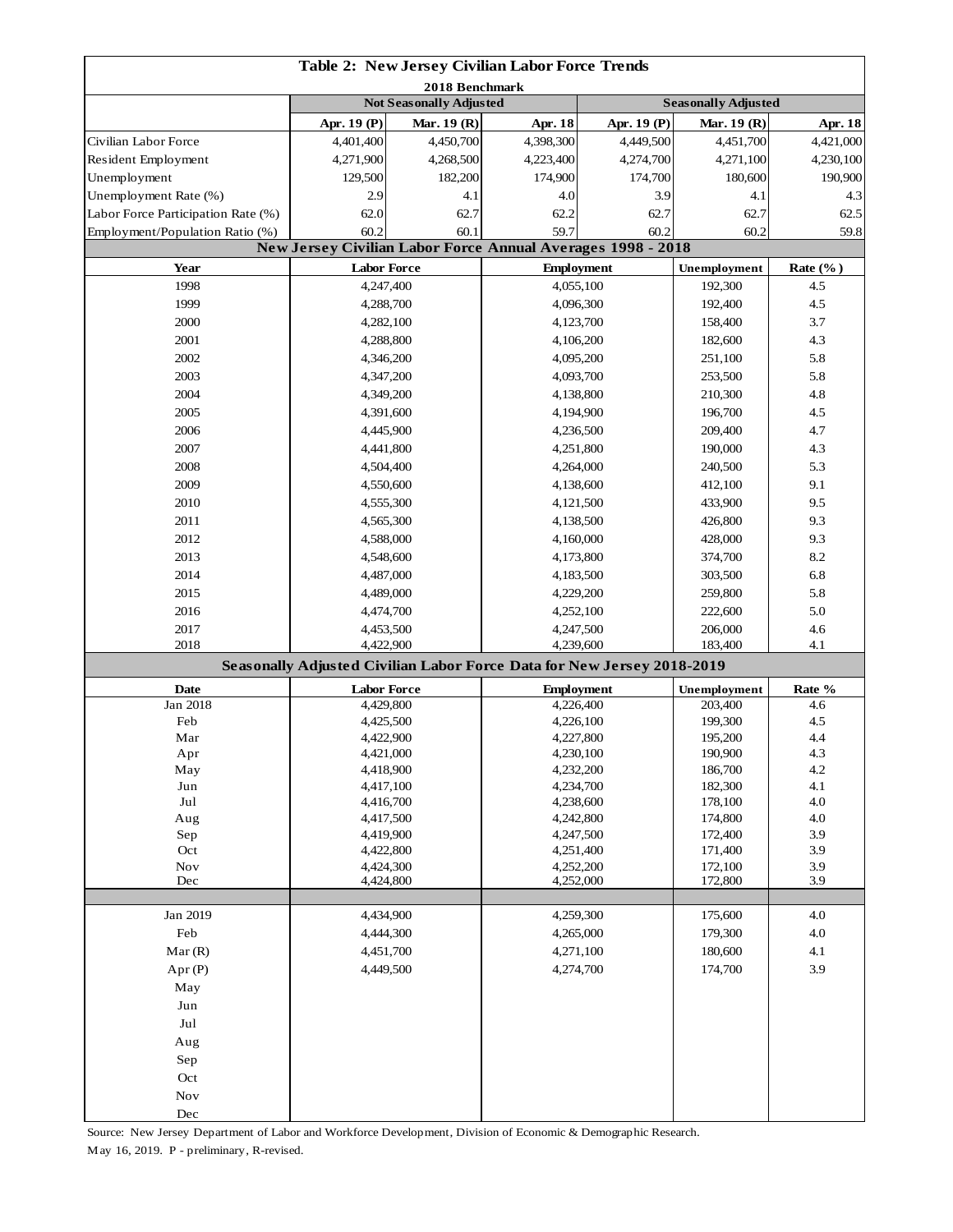| Table 3: New Jersey Nonfarm Employment by Industry for April 2019                                        |                  |                  |                   |                                    |  |  |
|----------------------------------------------------------------------------------------------------------|------------------|------------------|-------------------|------------------------------------|--|--|
| Not Seasonally Adjusted, 2018 Benchmark<br><b>Previous Month</b><br><b>Current Month</b><br>One Year Ago |                  |                  |                   |                                    |  |  |
| Industry                                                                                                 | Apr. 19 (P)      | Mar. 19 (R)      | Apr. 18           | <b>Net Change</b><br>over the Year |  |  |
| <b>Total Nonfarm</b>                                                                                     | 4,182,300        | 4,136,200        | 4,126,000         | 56,300                             |  |  |
| <b>Total Private Sector</b>                                                                              | 3,568,600        | 3,524,000        | 3,516,600         | 52,000                             |  |  |
| Goods Producing                                                                                          | 412,400          | 404,700          | 402,800           | 9,600                              |  |  |
| <b>Mining &amp; Logging</b>                                                                              | 1,300            | 1,300            | 1,400             | $-100$                             |  |  |
| <b>Construction</b>                                                                                      | 160,800          | 154,800          | 155,500           | 5,300                              |  |  |
| <b>Manufacturing</b>                                                                                     | 250,300          | 248,600          | 245,900           | 4,400                              |  |  |
| Durable Goods*                                                                                           | 117,200          | 116,600          | 114,500           | 2,700                              |  |  |
| <b>Fabricated Metal Products</b>                                                                         | 22,000           | 21,900           | 21,800            | 200                                |  |  |
| <b>Machinery Manufacturing</b>                                                                           | 14,000           | 14,000           | 13,900            | 100                                |  |  |
| Computer and Electronic Products                                                                         | 24,800           | 24,900           | 24,000            | 800                                |  |  |
| Miscellaneous Manufacturing                                                                              | 18,600           | 18,600           | 18,300            | 300                                |  |  |
| Nondurable Goods*                                                                                        | 133,100          | 132,000          | 131,400           | 1,700                              |  |  |
| Food Manufacturing                                                                                       | 35,800           | 35,700           | 35,600            | 200                                |  |  |
| Printing and Related Support                                                                             | 12,900           | 13,000           | 13,600            | $-700$                             |  |  |
| <b>Chemical Manufacturing</b>                                                                            | 44,100           | 43,400           | 42,600            | 1,500                              |  |  |
| Pharmaceutical and Medicine                                                                              | 22,400           | 22,300           | 22,200            | 200                                |  |  |
| Service-Providing                                                                                        | 3,769,900        | 3,731,500        | 3,723,200         | 46,700                             |  |  |
| Private Service-Providing                                                                                | 3,156,200        | 3,119,300        | 3,113,800         | 42,400                             |  |  |
| <b>Trade, Transportation, and Utilities</b>                                                              | 877,600          | 876,600          | 874,400           | 3,200                              |  |  |
| Wholesale Trade*                                                                                         | 215,300          | 214,500          | 214,700           | 600                                |  |  |
| Retail Trade*                                                                                            | 451,300          | 450,000          | 450,200           | 1,100                              |  |  |
| Building Material & Garden Equip. and Supplies Dealers                                                   | 34,800           | 33,500           | 34,300            | 500                                |  |  |
| Food and Beverage Stores                                                                                 | 113,600          | 112,800          | 111,600<br>38,200 | 2,000                              |  |  |
| Health and Personal Care Stores                                                                          | 37,500<br>46,100 | 37,400           | 47,700            | $-700$<br>$-1,600$                 |  |  |
| Clothing and Clothing Accessories Stores<br>Sporting Goods, Hobby, Musical Inst., and Book Stores        | 12,800           | 47,200           | 14,400            |                                    |  |  |
| <b>General Merchandise Stores</b>                                                                        | 70,700           | 12,900<br>70,800 | 70,900            | $-1,600$<br>-200                   |  |  |
| Transportation, Warehousing, and Utilities                                                               | 211,000          | 212,100          | 209,500           | 1,500                              |  |  |
| Utilities*                                                                                               | 15,900           | 15,800           | 15,200            | 700                                |  |  |
| Transportation & Warehousing*                                                                            | 195,100          | 196,300          | 194,300           | 800                                |  |  |
| <b>Information</b>                                                                                       | 67,100           | 67,100           | 69,600            | $-2,500$                           |  |  |
| Publishing Industries (except Internet)                                                                  | 16,800           | 16,900           | 17,400            | -600                               |  |  |
| Telecommunications                                                                                       | 24,300           | 24,600           | 25,800            | $-1,500$                           |  |  |
| Data Processing, Hosting, and Related Services                                                           | 10,300           | 10,300           | 9,800             | 500                                |  |  |
| <b>Financial Activities</b>                                                                              | 242,300          | 244,100          | 250,000           | $-7,700$                           |  |  |
| Finance and Insurance*                                                                                   | 185,900          | 187,900          | 191,400           | $-5,500$                           |  |  |
| Financial Investments and Related Activities                                                             | 38,200           | 38.400           | 37,900            | 300                                |  |  |
| Insurance Carriers and Related Activities                                                                | 77,200           | 78,200           | 79,700            | $-2,500$                           |  |  |
| Real Estate and Rental and Leasing*                                                                      | 56,400           | 56,200           | 58,600            | $-2,200$                           |  |  |
| <b>Professional and Business Services</b>                                                                | 679,900          | 665,500          | 668,300           | 11,600                             |  |  |
| Professional, Scientific, and Technical Services*                                                        | 308,400          | 305,400          | 302,500           | 5,900                              |  |  |
| Management of Companies and Enterprises*                                                                 | 83,900           | 83,200           | 83,500            | 400                                |  |  |
| Administrative Support & Waste Management/Remediation*                                                   | 287,600          | 276,900          | 282,300           | 5,300                              |  |  |
| <b>Education and Health Services</b>                                                                     | 726,400          | 725,700          | 711,000           | 15,400                             |  |  |
| Educational Services*                                                                                    | 122,900          | 121,100          | 116,300           | 6,600                              |  |  |
| Health Care and Social Assistance*                                                                       | 603,500          | 604,600          | 594,700           | 8,800                              |  |  |
| Hospitals                                                                                                | 164,100          | 164,200          | 161,600           | 2,500                              |  |  |
| Nursing and Residential Care Facilities                                                                  | 97,300           | 97,200           | 96,300            | 1,000                              |  |  |
| Social Assistance                                                                                        | 99,300           | 99,000           | 98,900            | 400                                |  |  |
| <b>Leisure and Hospitality</b>                                                                           | 388,300          | 369,100          | 370,600           | 17,700                             |  |  |
| Arts, Entertainment, and Recreation*                                                                     | 65,600           | 56,400           | 62,300            | 3,300                              |  |  |
| Accommodation and Food Services*                                                                         | 322,700          | 312,700          | 308,300           | 14,400                             |  |  |
| Food Services and Drinking Places                                                                        | 269,700          | 262,500          | 261,800           | 7,900                              |  |  |
| <b>Other Services</b>                                                                                    | 174,600          | 171,200          | 169,900           | 4,700                              |  |  |
| Repair and Maintenance<br>Personal and Laundry Services                                                  | 34,000<br>65,700 | 33,000           | 33,300<br>61,600  | 700<br>4,100                       |  |  |
| Religious, Grantmaking, Civic, Professional and Similar Org.                                             | 74,900           | 63,800<br>74,400 | 75,000            | $-100$                             |  |  |
| Government                                                                                               | 613,700          | 612,200          | 609,400           | 4,300                              |  |  |

May 16, 2019 P - preliminary, R-revised. Shaded rows denote supersector series, \* denote sector series.

Source: New Jersey Department of Labor and Workforce Development, Division of Economic and Demographic Research.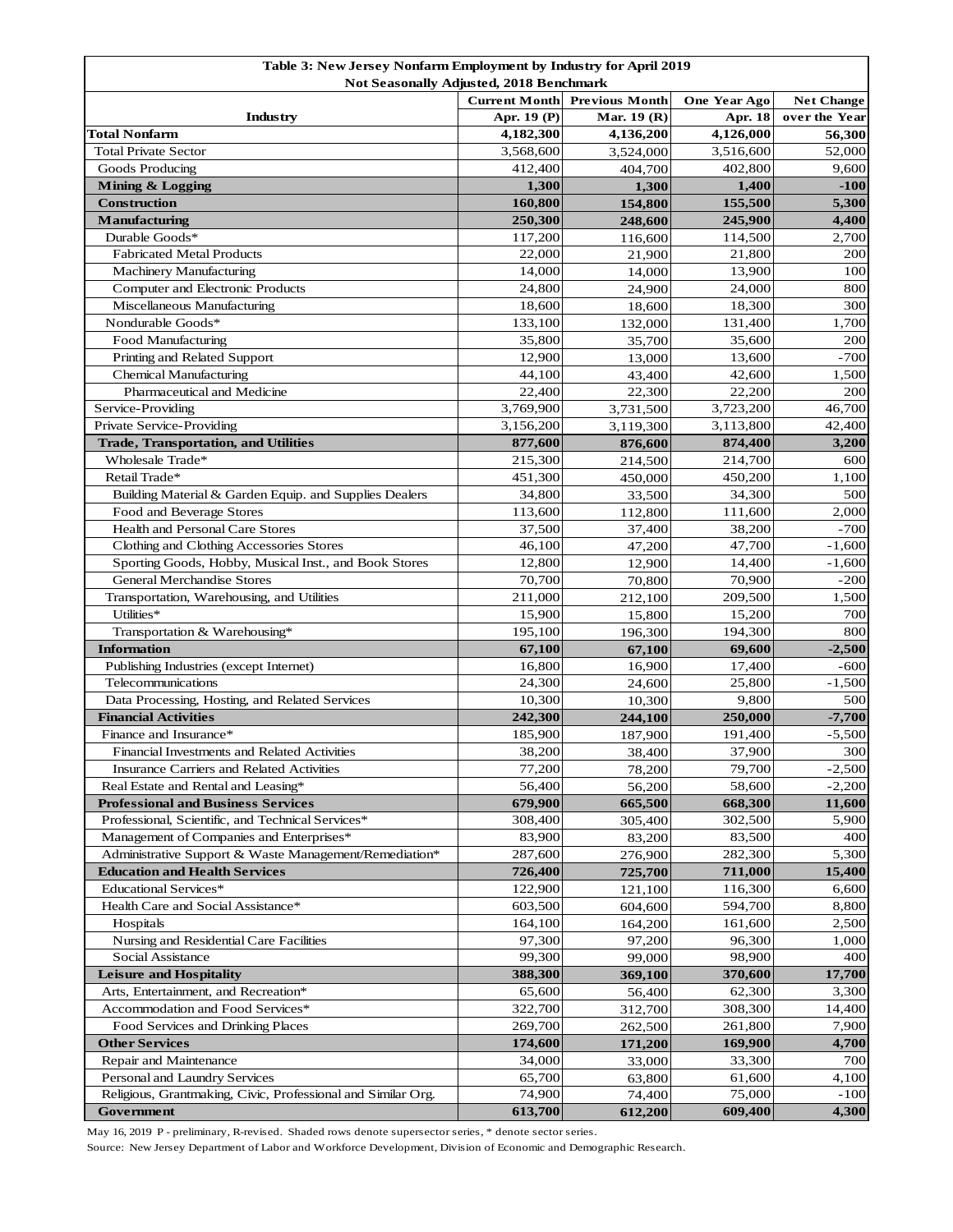| Table 4: New Jersey Nonfarm Employment 2018 Benchmark |              |              |                                         |              |                  |         |  |
|-------------------------------------------------------|--------------|--------------|-----------------------------------------|--------------|------------------|---------|--|
| <b>Annual Averages</b>                                |              |              |                                         |              |                  |         |  |
|                                                       | <b>Total</b> |              | <b>Public</b>                           |              |                  |         |  |
|                                                       |              |              |                                         |              | Service-         |         |  |
| Year                                                  |              | <b>Total</b> | <b>Manufacturing</b>                    | Construction | <b>Providing</b> |         |  |
| 1998                                                  | 3,797,000    | 3,228,800    | 427,400                                 | 136,100      | 2,663,000        | 568,300 |  |
| 1999                                                  | 3,896,500    | 3,322,600    | 420,500                                 | 143,600      | 2,756,300        | 573,900 |  |
| 2000                                                  | 3,989,400    | 3,404,600    | 419,600                                 | 149,600      | 2,833,400        | 584,800 |  |
| 2001                                                  | 3,991,200    | 3,392,900    | 399,200                                 | 158,800      | 2,833,200        | 598,400 |  |
| 2002                                                  | 3,977,500    | 3,368,300    | 365,100                                 | 162,600      | 2,839,100        | 609,100 |  |
| 2003                                                  | 3,970,600    | 3,353,400    | 348,000                                 | 160,500      | 2,843,300        | 617,300 |  |
| 2004                                                  | 3,990,800    | 3,362,400    | 335,800                                 | 165,900      | 2,859,100        | 628,400 |  |
| 2005                                                  | 4,030,700    | 3,394,600    | 327,800                                 | 169,100      | 2,896,000        | 636,100 |  |
| 2006                                                  | 4,061,500    | 3,420,100    | 321,100                                 | 174,900      | 2,922,400        | 641,400 |  |
| 2007                                                  | 4,068,400    | 3,427,000    | 308,400                                 | 172,300      | 2,944,700        | 641,400 |  |
| 2008                                                  | 4,039,300    | 3,396,900    | 295,400                                 | 164,500      | 2,935,300        | 642,500 |  |
| 2009                                                  | 3,884,600    | 3,239,300    | 260,900                                 | 138,600      | 2,838,200        | 645,300 |  |
| 2010                                                  | 3,838,500    | 3,206,000    | 252,200                                 | 129,500      | 2,823,000        | 632,500 |  |
| 2011                                                  | 3,837,000    | 3,225,900    | 246,900                                 | 129,900      | 2,847,800        | 611,100 |  |
| 2012                                                  | 3,879,500    | 3,271,700    | 241,000                                 | 130,400      | 2,899,000        | 607,800 |  |
| 2013                                                  | 3,923,800    | 3,317,000    | 238,800                                 | 137,600      | 2,939,300        | 606,800 |  |
| 2014                                                  | 3,955,900    | 3,348,000    | 238,800                                 | 141,600      | 2,966,100        | 607,900 |  |
| 2015                                                  | 4,000,100    | 3,397,800    | 238,800                                 | 148,400      | 3,009,200        | 602,300 |  |
| 2016                                                  | 4,060,400    | 3,459,400    | 242,100                                 | 153,500      | 3,062,500        | 601,000 |  |
| 2017                                                  | 4,117,200    | 3,515,600    | 244,600                                 | 156,100      | 3,113,500        | 601,600 |  |
| 2018                                                  | 4,154,800    | 3,554,200    | 247,400                                 | 157,900      | 3,147,600        | 600,500 |  |
|                                                       |              |              | <b>Seasonally Adjusted Monthly Data</b> |              |                  |         |  |
| 2018                                                  |              |              |                                         |              |                  |         |  |
| Jan                                                   | 4,138,900    | 3,540,500    | 246,300                                 | 156,200      | 3,136,600        | 598,400 |  |
| Feb                                                   | 4,150,600    | 3,551,700    | 246,600                                 | 159,300      | 3,144,400        | 598,900 |  |
| Mar                                                   | 4,145,000    | 3,547,500    | 246,700                                 | 159,500      | 3,139,900        | 597,500 |  |
| Apr                                                   | 4,148,000    | 3,549,800    | 247,300                                 | 157,200      | 3,143,900        | 598,200 |  |
| May                                                   | 4,147,900    | 3,549,500    | 246,900                                 | 156,900      | 3,144,300        | 598,400 |  |
| Jun                                                   | 4,157,000    | 3,556,300    | 247,400                                 | 157,100      | 3,150,400        | 600,700 |  |
| Jul                                                   | 4,153,700    | 3,551,900    | 246,800                                 | 156,400      | 3,147,300        | 601,800 |  |
| Aug                                                   | 4,153,700    | 3,551,200    | 247,000                                 | 156,200      | 3,146,600        | 602,500 |  |
| Sep                                                   | 4,152,600    | 3,550,400    | 246,700                                 | 156,500      | 3,145,800        | 602,200 |  |
| Oct                                                   | 4,175,600    | 3,572,500    | 248,600                                 | 158,400      | 3,164,100        | 603,100 |  |
| <b>Nov</b>                                            | 4,178,600    | 3,576,300    | 249,100                                 | 160,400      | 3,165,400        | 602,300 |  |
| Dec                                                   | 4,179,100    | 3,575,700    | 249,200                                 | 161,200      | 3,163,900        | 603,400 |  |
| 2019                                                  |              |              |                                         |              |                  |         |  |
| Jan                                                   | 4,191,300    | 3,591,600    | 249,500                                 | 163,200      | 3,177,500        | 599,700 |  |
| Feb                                                   | 4,186,200    | 3,585,100    | 249,800                                 | 162,500      | 3,171,400        | 601,100 |  |
| Mar(R)                                                | 4,192,500    | 3,591,800    | 249,900                                 | 163,700      | 3,176,800        | 600,700 |  |
| Apr $(P)$                                             | 4,204,300    | 3,602,700    | 251,000                                 | 163,300      | 3,187,100        | 601,600 |  |
| May                                                   |              |              |                                         |              |                  |         |  |
| Jun                                                   |              |              |                                         |              |                  |         |  |
| Jul                                                   |              |              |                                         |              |                  |         |  |
| Aug                                                   |              |              |                                         |              |                  |         |  |
| Sep                                                   |              |              |                                         |              |                  |         |  |
| Oct                                                   |              |              |                                         |              |                  |         |  |
| <b>Nov</b>                                            |              |              |                                         |              |                  |         |  |
| Dec                                                   |              |              |                                         |              |                  |         |  |
|                                                       |              |              |                                         |              |                  |         |  |

May 16, 2019 P - preliminary, R-revised.

Source: New Jersey Department of Labor and Workforce Development, Division of Economic & Demographic Research.